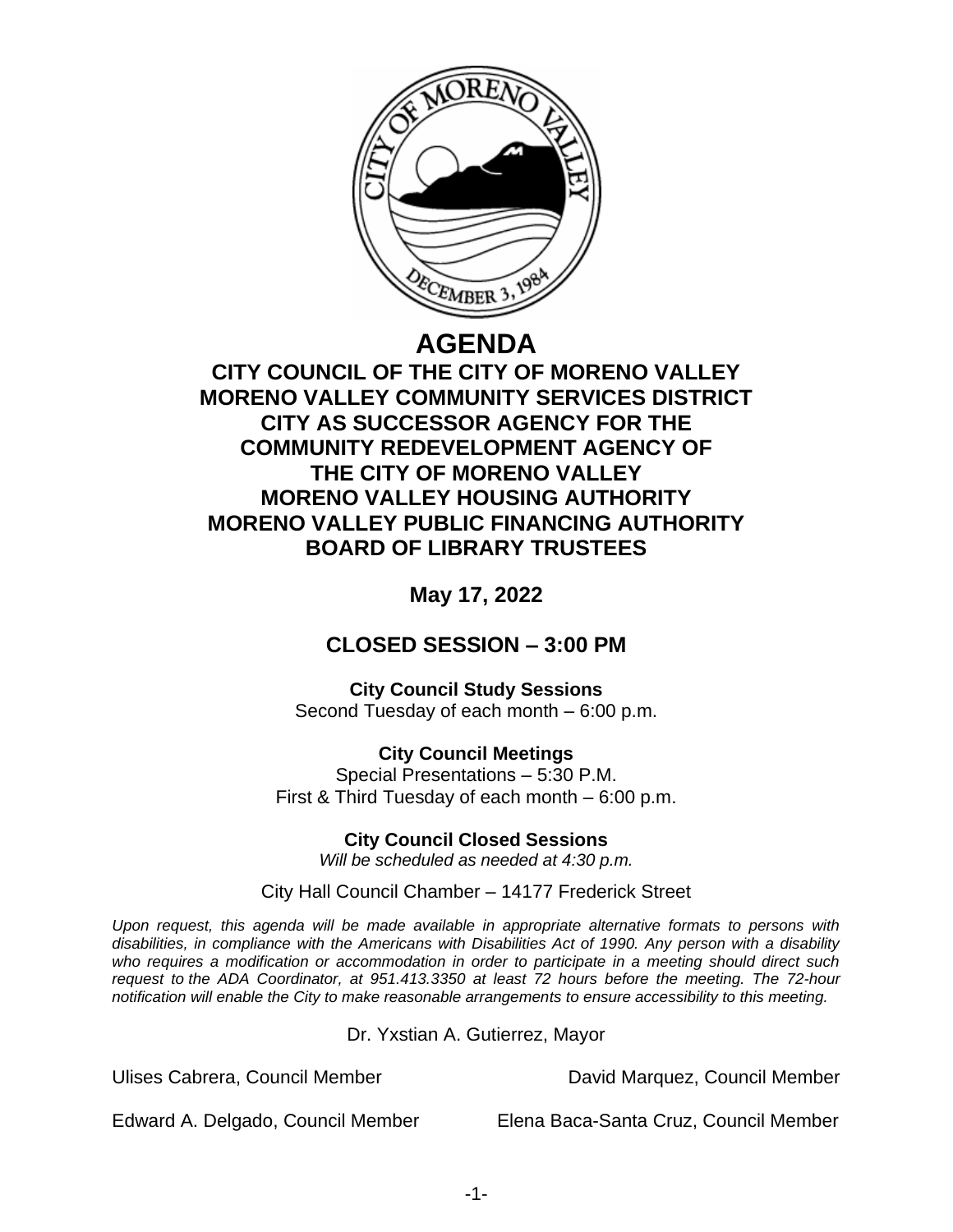#### **AGENDA**

#### **CITY COUNCIL OF THE CITY OF MORENO VALLEY**

# **MORENO VALLEY COMMUNITY SERVICES DISTRICT CITY AS SUCCESSOR AGENCY FOR THE COMMUNITY REDEVELOPMENT AGENCY OF THE CITY OF MORENO VALLEY MORENO VALLEY HOUSING AUTHORITY MORENO VALLEY PUBLIC FINANCING AUTHORITY BOARD OF LIBRARY TRUSTEES**

# **\*THE CITY COUNCIL RECEIVES A SEPARATE STIPEND FOR CSD MEETINGS\***

#### **CLOSED SESSION – 3:00 PM MAY 17, 2022**

# **CALL TO ORDER**

#### **ROLL CALL**

# **PUBLIC COMMENTS ON MATTERS ON THE AGENDA ONLY**

There is a three-minute time limit per person. Please complete and submit a BLUE speaker slip to the City Clerk. All remarks and questions shall be addressed to the presiding officer or to the City Council.

#### **CLOSED SESSION**

A Closed Session of the City Council, Community Services District, City as Successor Agency for the Community Redevelopment Agency and Housing Authority will be convened in the Council Chamber for purposes of hearing public comment and then held in the City Manager's Conference Room, Second Floor, City Hall. The City Council will meet in Closed Session to confer with its legal counsel regarding the following matter:

The Closed Session will be held pursuant to Government Code:

- 1 SECTION 54957 PUBLIC EMPLOYMENT
	- Title: City Clerk Appointment
- 2 SECTION 54956.8 REAL PROPERTY NEGOTIATIONS

| 486-084-006, 486-084-011, 481-130-022, |
|----------------------------------------|
| 481-130-023, 485-032-013               |
| Mike Lee & Brian Mohan                 |
| <b>Moreno Valley Housing Authority</b> |
| Price and Terms of Payment             |
|                                        |

# **REPORT OF ACTION FROM CLOSED SESSION, IF ANY, BY CITY ATTORNEY**